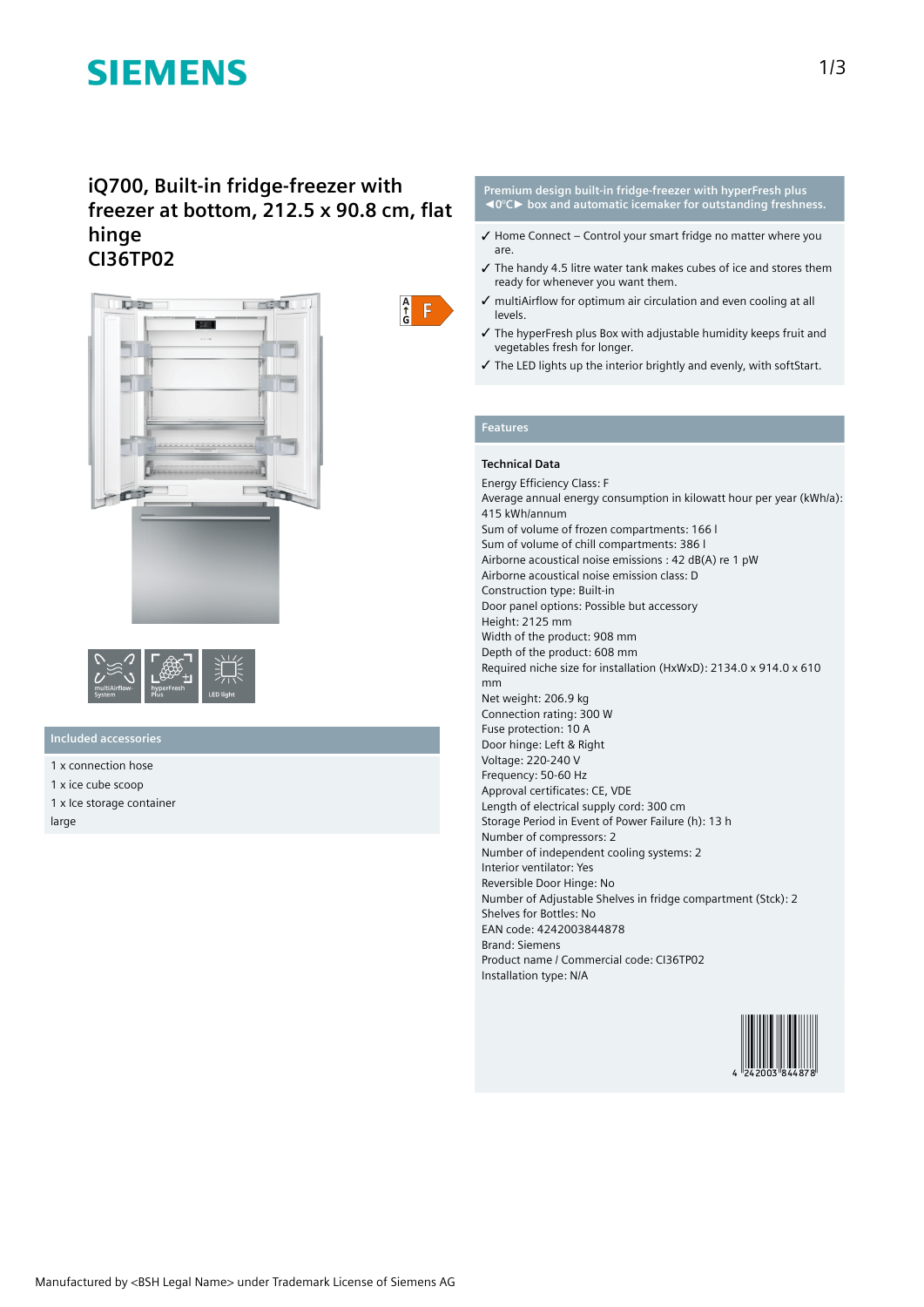# **SIEMENS**

# **iQ700, Built-in fridge-freezer with freezer at bottom, 212.5 x 90.8 cm, flat hinge CI36TP02**

# **Features**

### ● NoFrost, Built-in fridge

## **Design features**

- Smooth design rail system providing flexible positioning for shelves and door racks
- TFT-Display
- Fully integrated
- Fixed hinge

#### **Functions**

- Home Connect: iService Remote, Remote Monitoring and Control with Wi-Fi connectivity
- Two cooling systems
- Holiday mode, Sabbath Mode
- Acoustic open door warning system

#### **Design features**

- NoFrost, never have to defrost ever again
- Bright interior LED fridge light
- ●

## **Food freshness system**

- Interior ventilator
- 1 x hydroFresh drawer humidity controlled vegetable/salad container on telescopic rails for prolonged storage, 1 vegetable/ salad containers
- Super Cooling: automatic deactivation

## **Key features - Fridge section**

- Left hinged, Right hinged door
- multiAirflow cooling improves circulation of air around the fridge
- ●
- airFresh filter neutralises food odours
- 3 safety glass shelves in fridge compartment of which 2 are height adjustable
- 2 large door shelf, 4 small door shelf

#### **Ice maker**

- Connection Length (water supply):300 cm
- Integrated in the freezer compartment, with fixed inlet water
- connection.
- Automatic ice cube maker
- Ice cube maker creates 1.6 kg ice cubes per day, storage container holds 3 kg of ice
- No-frost technology with fast freezing at -30 °C.
- Fixed water connection with a 3m hose supplied (3/4")

# **Dimension and installation**

- Max. door panel weight 41kg
- Ventilation in plinth, the plinth size can be varied
- Variable plinth adaption
- Door opening angle of 115°, fixable at 90°.
- Water pressure 2 to 8 bar.
- Shut-off valve for water connection must be planned next to the appliance and always be accessible.
- If the water pressure exceeds 0.8 MPa (8 bar), connect pressure relief valve between water tap and hose set.
- Supply hose 3.0 m with 3/4 " connection.
- Dimensions: 212.5 cm H x 90.8 cm W x 60.8 cm D
- Niche Dimensions: 213.4 cm H x 91.4 cm W x 61 cm D
- Connection value 300 W
- $220 240V$
- Door aperture angle 115°
- Economy and holiday mode
- superFreeze function with automatic deactivation
- 2 removable door storage compartments.
- 1 x hydroFresh drawer humidity controlled vegetable/salad
- container on telescopic rails for prolonged storage ● 1 vegetable/salad containers
- Remote Monitoring and Control with Wi-Fi connectivity
- Stainless steel interior lining

### **Performance and Consumption**

- EU19\_EEK\_D: F
- Total Volume : 552 l
- Net Fridge Volume : 386 l
- Net Freezer Volume : 166 l
- Net 4\* compartment volume : 166 l
- Freezing capacity 24h : 14 kg ● Annual Energy Consumption: 415 kWh/a
- Climate Class: SN-T
- Noise Level : 42 dB , EU19\_Noise emission class\_D: D
- Temperature rise time : EU19\_Temperature rise time\_D: 13 H